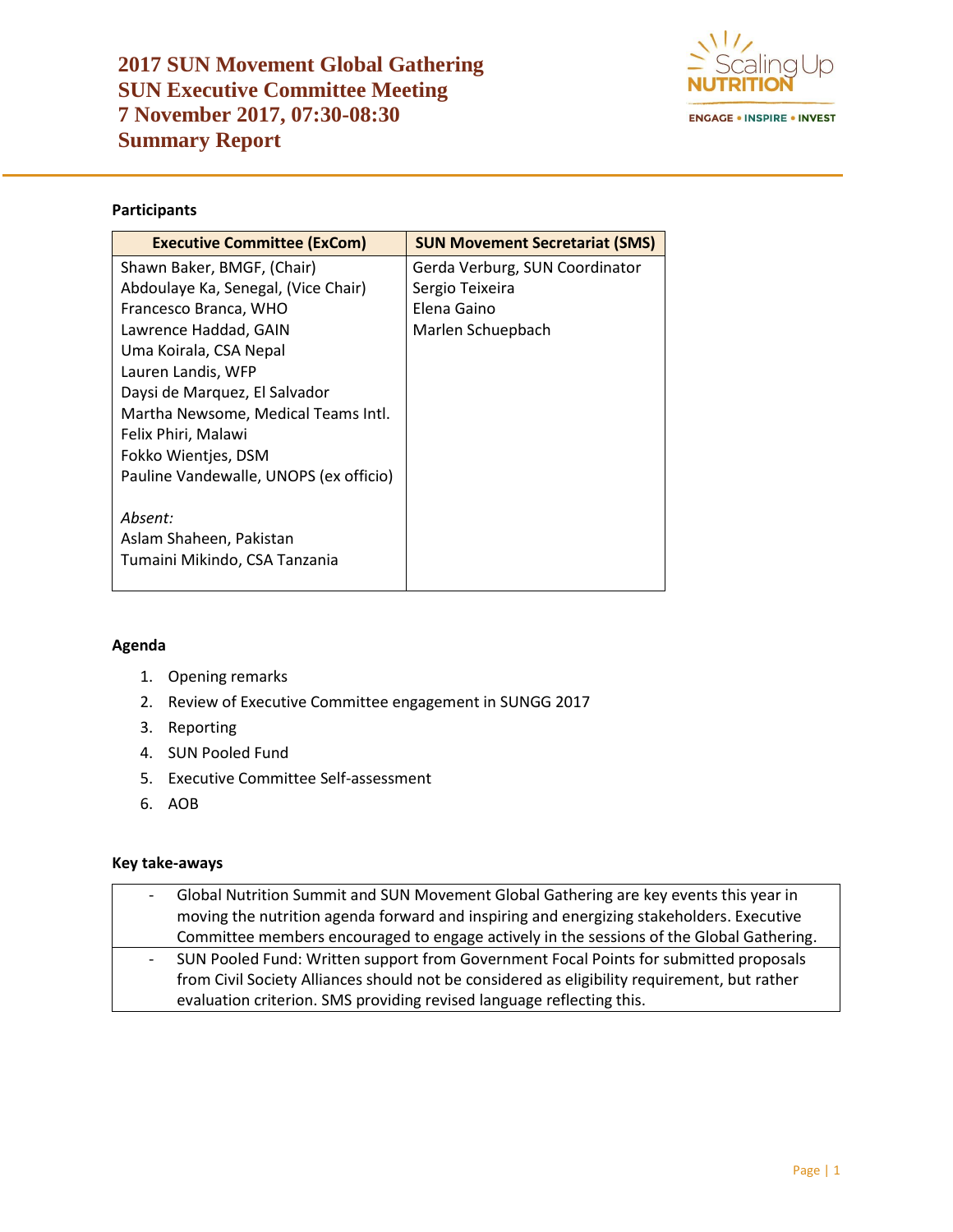#### **Action points**

| <b>Item</b>                                              | <b>Timing</b> | Responsible       |
|----------------------------------------------------------|---------------|-------------------|
| Five ExCom members appointed to report back in final     | 9 Nov         | Abdoulaye, Felix, |
| plenary session                                          |               | Lauren, Martha,   |
|                                                          |               | Lawrence          |
| SMS to send revised language on Pooled Fund to ExCom for | 17 Nov        | SMS (Elena)       |
| non-objection                                            |               |                   |
| Chair to follow-up individually with ExCom members       | 15 Dec        | Shawn Baker       |
| regarding extension of their mandates                    |               |                   |
| SMS to send official communication to ExCom to confirm   | Asap          | SMS (Florence)    |
| retreat dates (informally agreed: 16-17 January 2018)    |               |                   |
| SMS to share meeting notes                               | Asap          | SMS (Marlen)      |

#### **Meeting Notes**

### **1. Opening**

The Chair of the Executive Committee, Shawn Baker, welcomed all members of the Committee to the 2017 SUN Movement Global Gathering in Abidjan and extended a special welcome to Lauren Landis who joined the Executive Committee for the first time. The Chair offered a brief update on the Global Nutrition Summit 2017 held in Milan, Italy, on 4 November. The Summit was a tremendous success with USD 3.4 billion committed to tackle the global malnutrition crisis.

Gerda Verburg, Coordinator of the SUN Movement, welcomed the SUN Executive Committee to the Global Gathering. More than 960 participants registered for the gathering. The Coordinator encouraged members of the Executive Committee to engage actively throughout the event. It is the first time the Executive Committee was meeting with the four SUN Networks CSN, SBN, SDN and UNN.

For the Global Gathering the Coordinator presented four expected outcomes:

1) Nutrition as a maker and marker of development – the multi-sector multi-stakeholder approach of the SUN Movement as an inspiration to the 2030 Agenda. 2) Bridging humanitarian and development areas. 3) Dialogue on private sector engagement in nutrition. 4) Building partnerships around the undernutrition-obesity link.

### **2. Review of Executive Committee engagement in SUNGG 2017**

The SUN Movement Secretariat outlined the programme of the Global Gathering, and encouraged active engagement of members in particular sessions. Six Executive Committee meetings are also scheduled.

### **3. Reporting**

The Executive Committee was invited to engage in the Wrap Up Plenary session on the last day of the conference to share their take-away messages. At the end of each day, the SUN Movement Secretariat would send rapporteur's summaries of each session, highlighting progress, challenges and next steps. The Chair nominated 5 Executive Committee members to report to the wrap up plenary: Abdoulaye Ka, Martha Newsome, Lawrence Haddad, Lauren Landis, and Felix Phiri.

#### **4. SUN Pooled Fund**

The SUN Coordinator updated the group on the process of establishing the SUN Pooled Fund, and flagged that three members of the Executive Committee had expressed concerns around one of the proposed criterion for eligibility of proposals. The group discussed that written confirmation from Government Focal Points should be a requirement, agreeing to move the criterion from the eligibility to